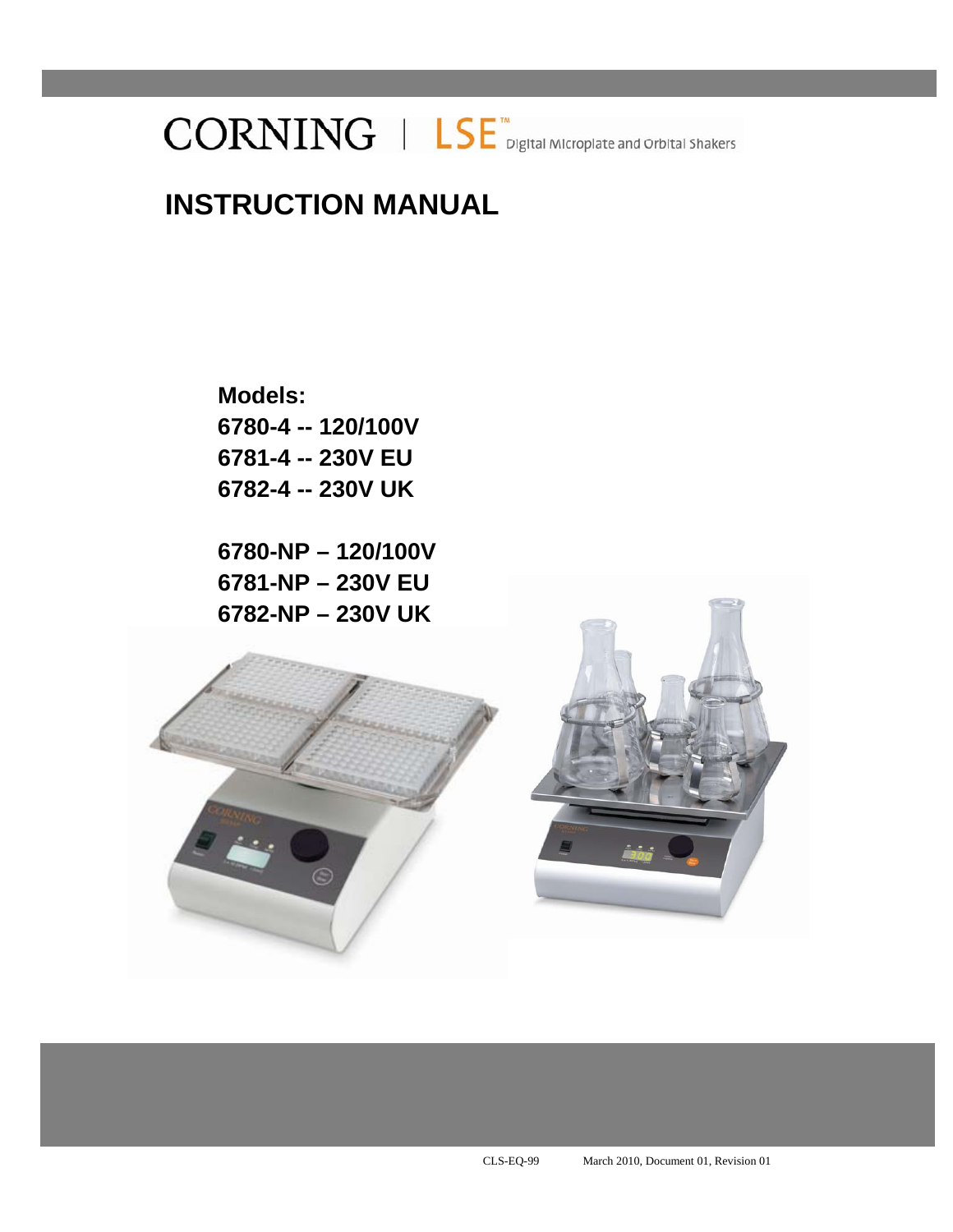| <b>TABLE OF CONTENTS</b> |                                                                                                                      |                                            |
|--------------------------|----------------------------------------------------------------------------------------------------------------------|--------------------------------------------|
| 1.0.                     | <b>GENERAL DESCRIPTION</b>                                                                                           | 3                                          |
|                          | 1.1. DEFINITION<br>1.2. PRINCIPLES OF OPERATION                                                                      | 3<br>3                                     |
| 2.0.                     | <b>TECHNICAL FEATURES</b>                                                                                            | 3                                          |
|                          | 2.1. CONSTRUCTION<br>2.2. GENERAL SPECIFICATIONS                                                                     | 3<br>3                                     |
| 3.0.                     | <b>INSTALLATION</b>                                                                                                  | 4                                          |
|                          | 3.1. UNPACKING<br>3.2. SELECTING A SUITABLE LOCATION<br>3.3. ATTACHING POWER CORD<br>3.4. ENVIRONMENTAL REQUIREMENTS | 4<br>$\overline{4}$<br>$\overline{4}$<br>4 |
| 4.0.                     | PROPER INSTALLATION OF SHAKER PLATFORMS                                                                              | 4                                          |
|                          | 4.1. 6780-4, 6781-4 and 6782-4 MODELS<br>4.2. 6780-NP, 6781-NP and 6782-NP PLATFORM INSTALLATION                     | 4<br>5                                     |
| 5.0.                     | <b>OPERATING INSTRUCTIONS</b>                                                                                        | 5                                          |
|                          | 5.1. INTRODUCTION<br>5.2. BASIC OPERATION<br>5.3. ADDITIONAL OPERATIONS                                              | 5<br>5<br>8                                |
| 6.0.                     | <b>GENERAL PRECAUTIONS</b>                                                                                           | 8                                          |
| 7.0.                     | <b>TROUBLESHOOTING GUIDE</b>                                                                                         | 9                                          |
| 8.0.                     | <b>REGULAR MAINTANCE</b>                                                                                             | 9                                          |
|                          | 8.1 CLEANING                                                                                                         | 9                                          |
| 9.0                      | <b>WARRANTY</b>                                                                                                      | 10                                         |
| 10.0                     | <b>DECLARATION OF CONFORMITY</b>                                                                                     | 11                                         |
| 11.0                     | <b>PRODUCT DISPOSAL</b>                                                                                              | 12                                         |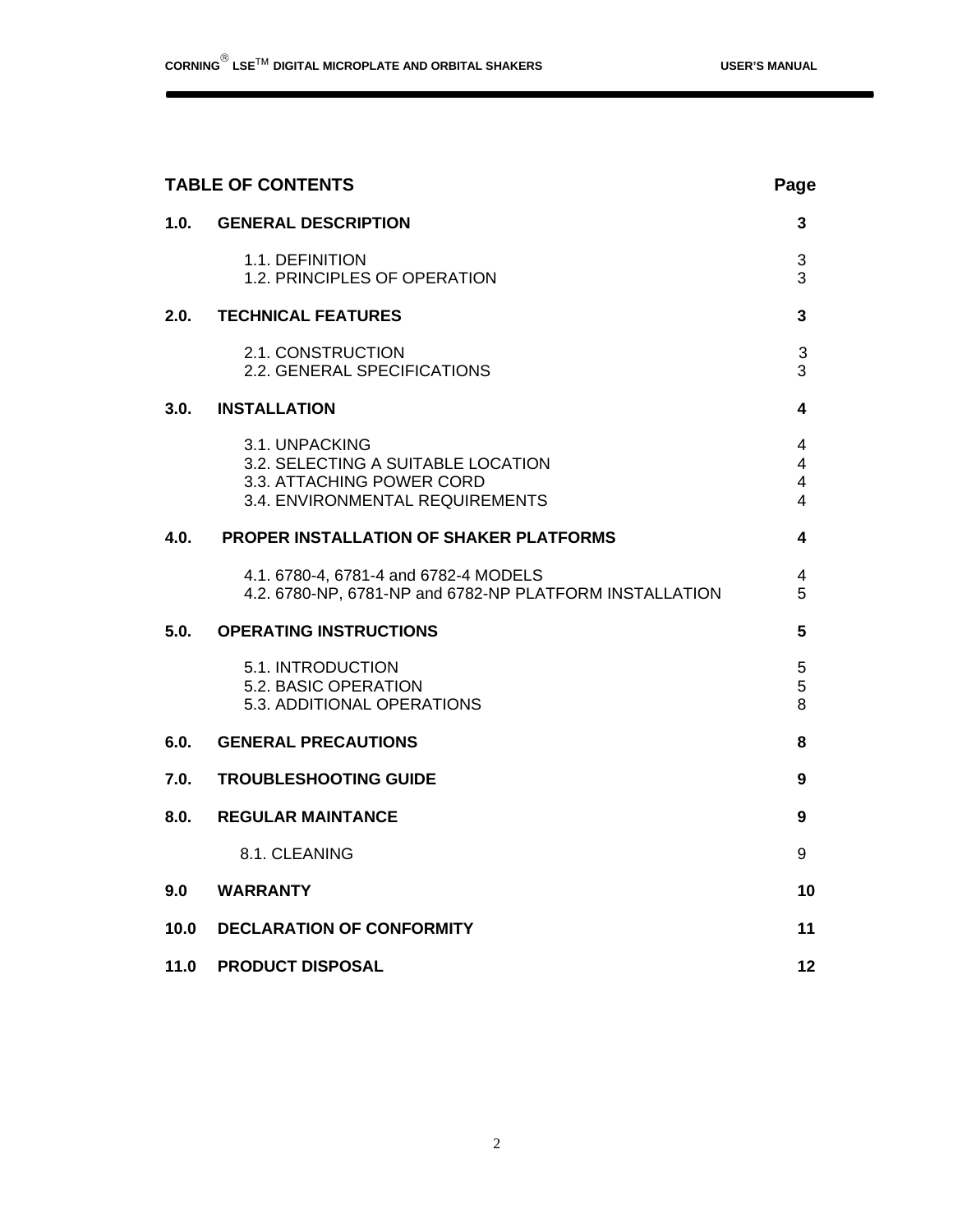#### **1.0. GENERAL DESCRIPTION**

#### 1.1. DEFINITION

Corning LSE Digital Microplate and Orbital Shakers are intended for shaking microplates, tubes, bottles, flasks, dishes and other laboratory vessels. The shakers are driven by asynchronous motors, which enable silent operation and constant shaking speed independent of the load or power supply fluctuations.

#### 1.2. PRINCIPLES OF OPERATION

Each shaker device consists of two main components:

- Motor with eccentric mechanism

- Control electronics

The motor drives the shaker's eccentric mechanics and generates shaking effect. The electronics control the motor RPM, TIME and keyboard functions.

#### **2.0. TECHNICAL FEATURES**

#### 2.1. CONSTRUCTION

The shaker housing is made from a high-grade cold rolled steel plate and painted with a highly resistant polyurethane lacquer.

2.2. GENERAL SPECIFICATIONS: OPERATION RANGE: 4º C TO 65º C, 85% RH **MODEL 6780-4, 6781-4 and 6782-4**

| POWER SUPPLY          | $230V \pm 10\%$ - 50Hz, 115V $\pm$ 10% - 50Hz/60Hz          |
|-----------------------|-------------------------------------------------------------|
| <b>MOTOR POWER</b>    | 15W                                                         |
| <b>FUSE</b>           | 2 x 0.25A, 230V                                             |
|                       | 2 x 1 A, 115V                                               |
| <b>RPM REGULATION</b> | DIGITAL, load independent, from 100 to 1200                 |
|                       | (1400 - 115V version) RPM in 10 RPM steps                   |
| <b>SHAKER ORBIT</b>   | 3 mm                                                        |
| <b>TIMER</b>          | 30 sec - 99 minutes 50 seconds in 10 second steps, under 10 |
|                       | minutes in 1 second steps, timer HOLD function              |
| <b>LOAD</b>           | max. 0.3 kg                                                 |
| DIMENSIONS W x L x H  | 170 mm x 275 mm x 130 mm                                    |
|                       |                                                             |
| <b>WEIGHT</b>         | 4.3 kg                                                      |

#### **MODEL 6780-NP, 6781-NP and 6782-NP**

| POWER SUPPLY          | $230V \pm 10\%$ - 50Hz, 115V $\pm$ 10% - 50Hz/60Hz                                                        |
|-----------------------|-----------------------------------------------------------------------------------------------------------|
| <b>MOTOR POWER</b>    | 15W                                                                                                       |
| <b>FUSE</b>           | 2 x 0.25A 230V<br>2 x 1 A 115V                                                                            |
| <b>RPM REGULATION</b> | DIGITAL, load independent, from 50 to 600 RPM in 10 RPM<br>steps                                          |
| <b>SHAKER ORBIT</b>   | $19 \text{ mm}$                                                                                           |
| <b>TIMER</b>          | 30 sec - 99minutes 50 seconds in 10 second steps, under 10<br>min. in 1 second steps, timer HOLD function |
| <b>LOAD</b>           | max. 4 kg                                                                                                 |
| DIMENSIONS W x L x H  | 255 mm x 312 mm x 130 mm                                                                                  |
| <b>WEIGHT</b>         | 7.1 kg                                                                                                    |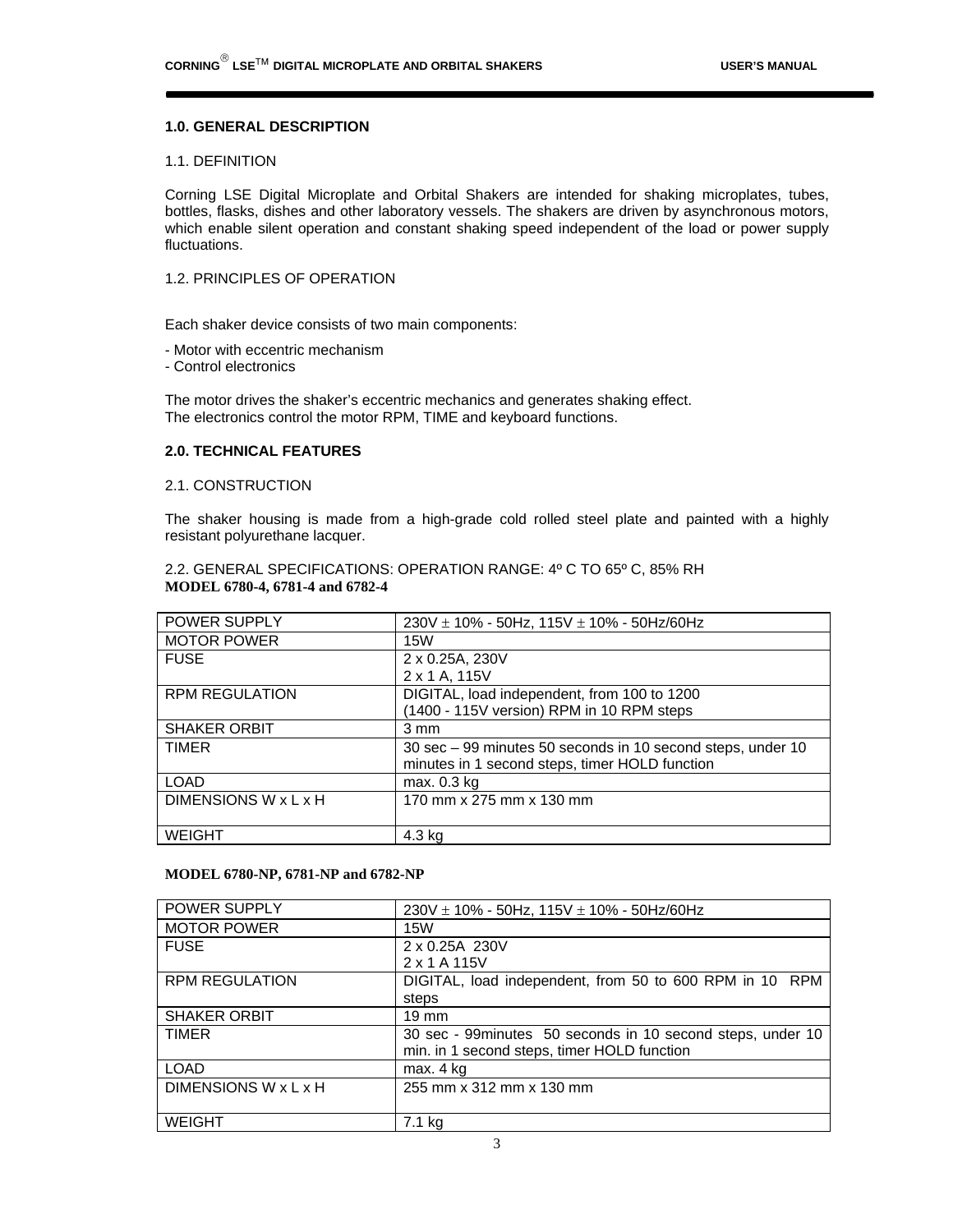#### **3.0. INSTALLATION**

#### 3.1. UNPACKING

Before starting installation, carefully examine the shaker for damage or missing parts.

- Open the box and lift the device together with inner packing, out of the box.
- Remove the inner packing and check that the shaker has not been visibly damaged during transportation. Keep the packing material until you are sure that the shaker works properly.
- Check information on the rear data label and verify the correct electrical rating:
	- Model
	- Serial Number
	- Electrical rating

Should any kind of damage have occurred during transportation, immediately notify the carrier. The carrier is responsible for correcting damage caused in shipment.

#### 3.2. SELECTING A SUITABLE LOCATION

When selecting a location for the shaker, please consider following:

- Put the device on a smooth, horizontal and stable surface.
- Leave enough space around the device for normal air circulation, minimally 10 cm.
- Leave enough space around the device, so it can be easily controlled and maintained.
- Don't use the device in surroundings where there are major temperature and humidity fluctuations. Also avoid locations in direct sun light or places near devices that produce heat.
- Avoid locations with excessive vibrations.

#### 3.3. ATTACHING POWER CORD

Fit the main power cord, which is included in the package, into the power receptacle on the shaker. Connect the other end of the cord to a properly grounded wall outlet. To avoid interference from noise, surges and spikes, a dedicated line is preferred. If no such line is available, avoid lines to which powerful electric motors, refrigerators and similar devices are connected.



**Take care when you plug the cord to a grounded wall socket. Do not touch plug with wet hands. Plug the cord to a grounded wall socket only with dry hand.** 

#### 3.4. ENVIRONMENTAL REQUIREMENTS

The Corning's digital shakers have been built for operating in both cold and heated laboratory environments and in high humidity environments as follows:

- At temperatures between  $4^{\circ}$ C and  $+65^{\circ}$ C
- In humidity up to 85% (without condensation)

#### **4.0. INSTALLATION OF SHAKER PLATFORMS**

#### 4.1. MODEL 6780-4, 6781-4 AND 6782-4

Each of these models comes with the platform and 4 screws. Using a screw driver, attach the platform firmly to the shaker base with the 4 included screws.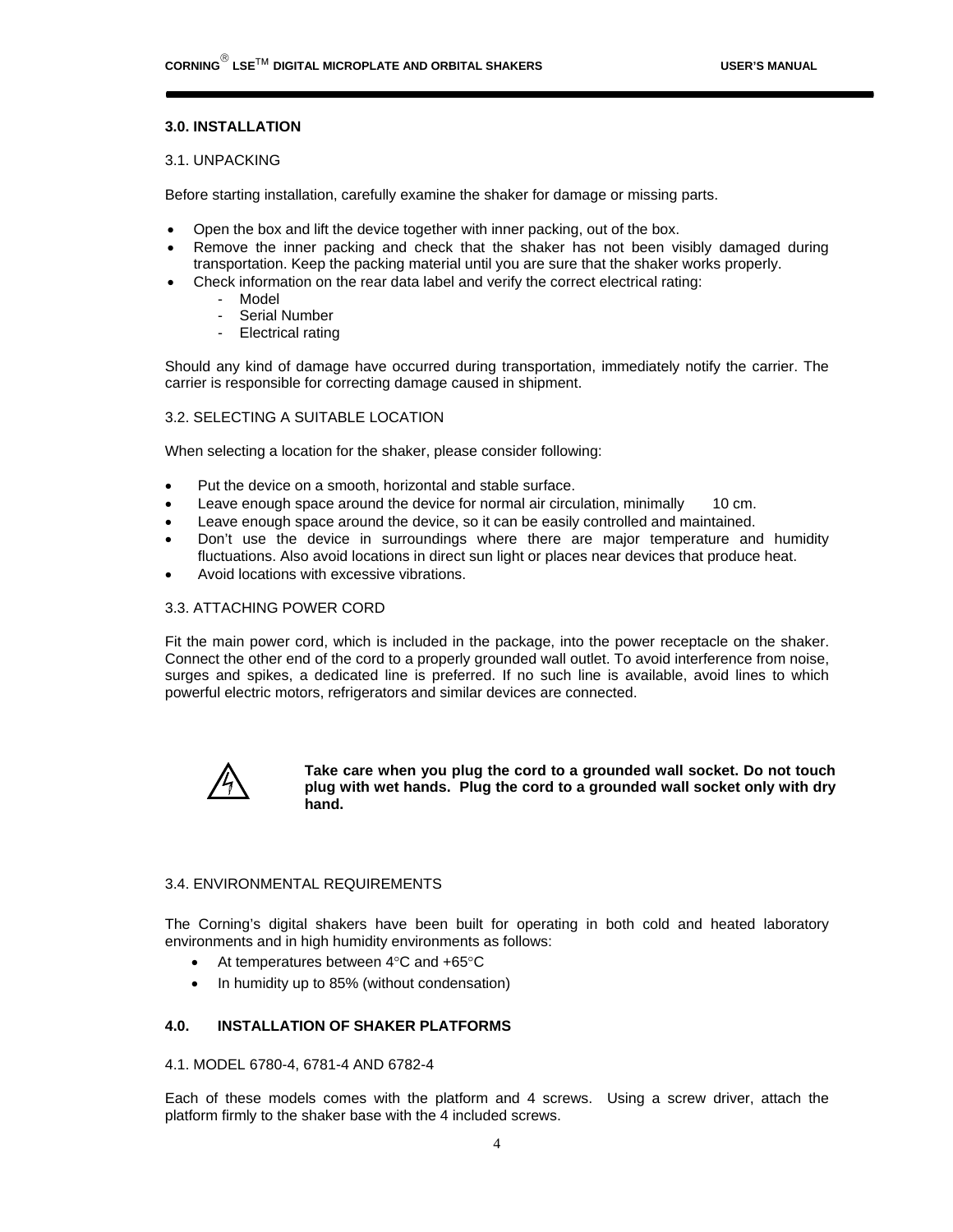#### 4.2. 6780-NP, 6781-NP AND 6782-NP.

The 6780-NP, 6781-NP and 6782-NP model shakers have available a variety of platforms to meet most shaking needs. These platforms mount to the shakers via four mounting platforms which easily plug into four rubber mount points on the top of the shaker.

#### **5.0. OPERATING INSTRUCTIONS**

#### 5.1. INTRODUCTION



- 1. POWER switch switches shaker ON (light on) or OFF.
- 2. RUN green signal light lit when the shaker is running.
- 3. TIME yellow signal light lit when the shaker is set on time.
- 4. RPM yellow signal light lit when the shaker is set on rpm.
- 5. ENCODER by rotating the encoder right (+) or left (-) you can change the set TIME or RPM. Push the encoder to switch between TIME and RPM set values. If you rotate the ENCODER knob quickly then values go up or down on display very quickly.
- 6. START/STOP button press to START or STOP operation.

#### 5.2. BASIC OPERATION



• Press the POWER switch on the control panel. The Corning Digital shaker automatically detects supply frequency of 50 Hz or 60Hz, and displays F50 or F60. Then the display switches to show the set time and illuminates the time light.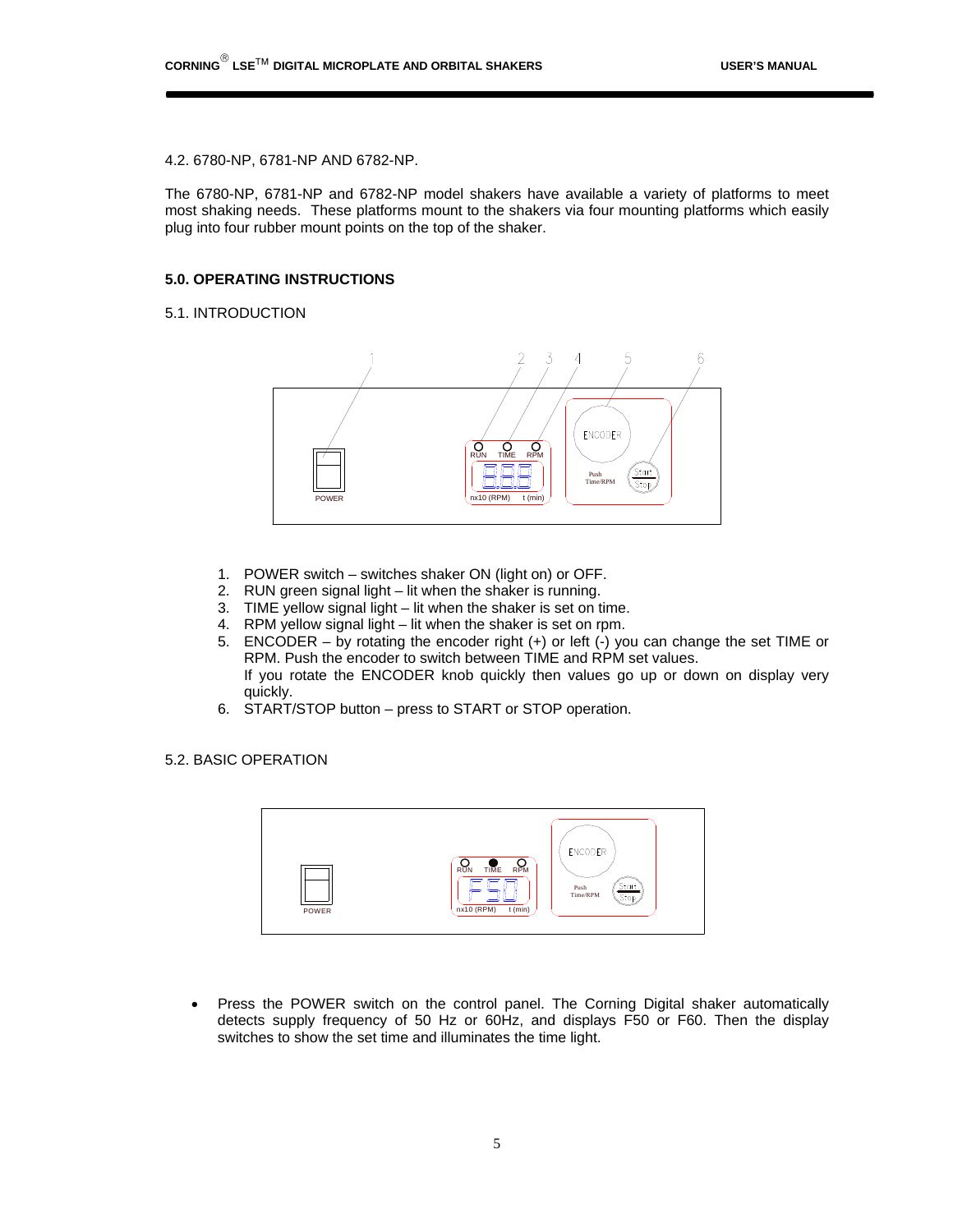

• Time signal light is on. By rotating the encoder right (+) or left (-) the set time can be selected from 30 sec to 99 min 50 sec :

> 99.5  $\Rightarrow$  99 min 50 sec  $9.59 \Rightarrow 9$  min 59 sec  $0.30 \Rightarrow 30 \text{ sec}$



- If you want to set the timer to hold turn the knob left or right until HLd is displayed. You can reach the HLd function by setting to under 0.30 or above 99.5
- Push down on the encoder knob to switch modes between time set mode and RPM set mode.



 RPM signal light is on. By rotating the encoder right (+) or left (-) the desired RPM can be selected :



• Press START/STOP button to start operation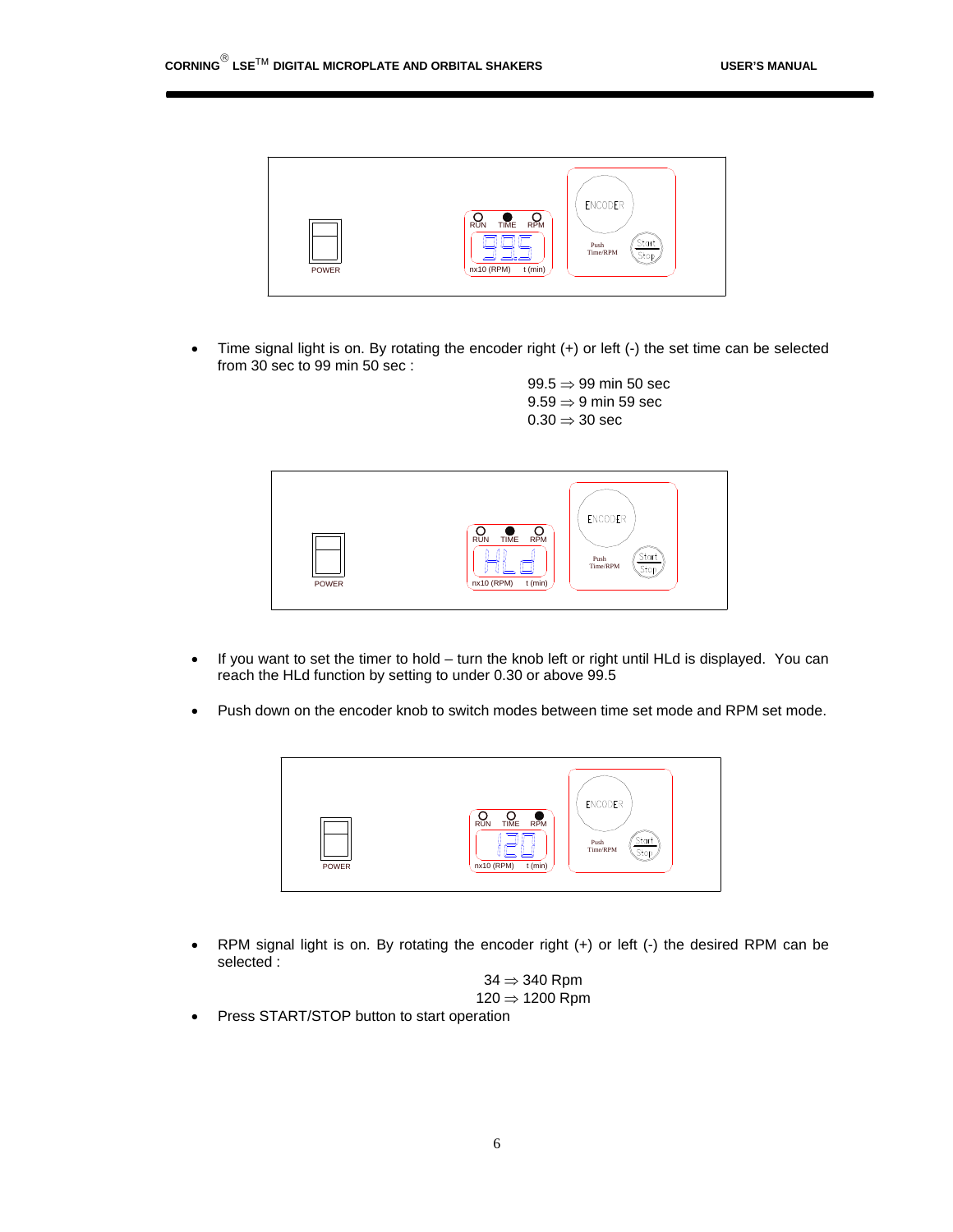

RUN and TIME signal lights on. Shaker runs and counts down time from set value.

#### **NOTE: YOU CANNOT MODIFY THE SET TIME DURING SHAKING, HOWEVER, YOU CAN STOP THE UNIT WITH THE START/STOP BUTTON AND THEN RESET THE TIME.**



• If you want to change the RPM during shaking, push the encoder knob to put the shaker into RPM set mode (RPM signal light will be on). Rotate the encoder right (+) or left (-) to set the desired value. In the meantime, the RPM signal light will flash. When you stop rotating the encoder knob, the signal light for RPM will stop flashing after 2 seconds.



 When the run time has elapsed or when you press the START/STOP button, the display will show "End" and the RUN light will flash. When shaker completely stops the set speed and time will return to the last programmed values.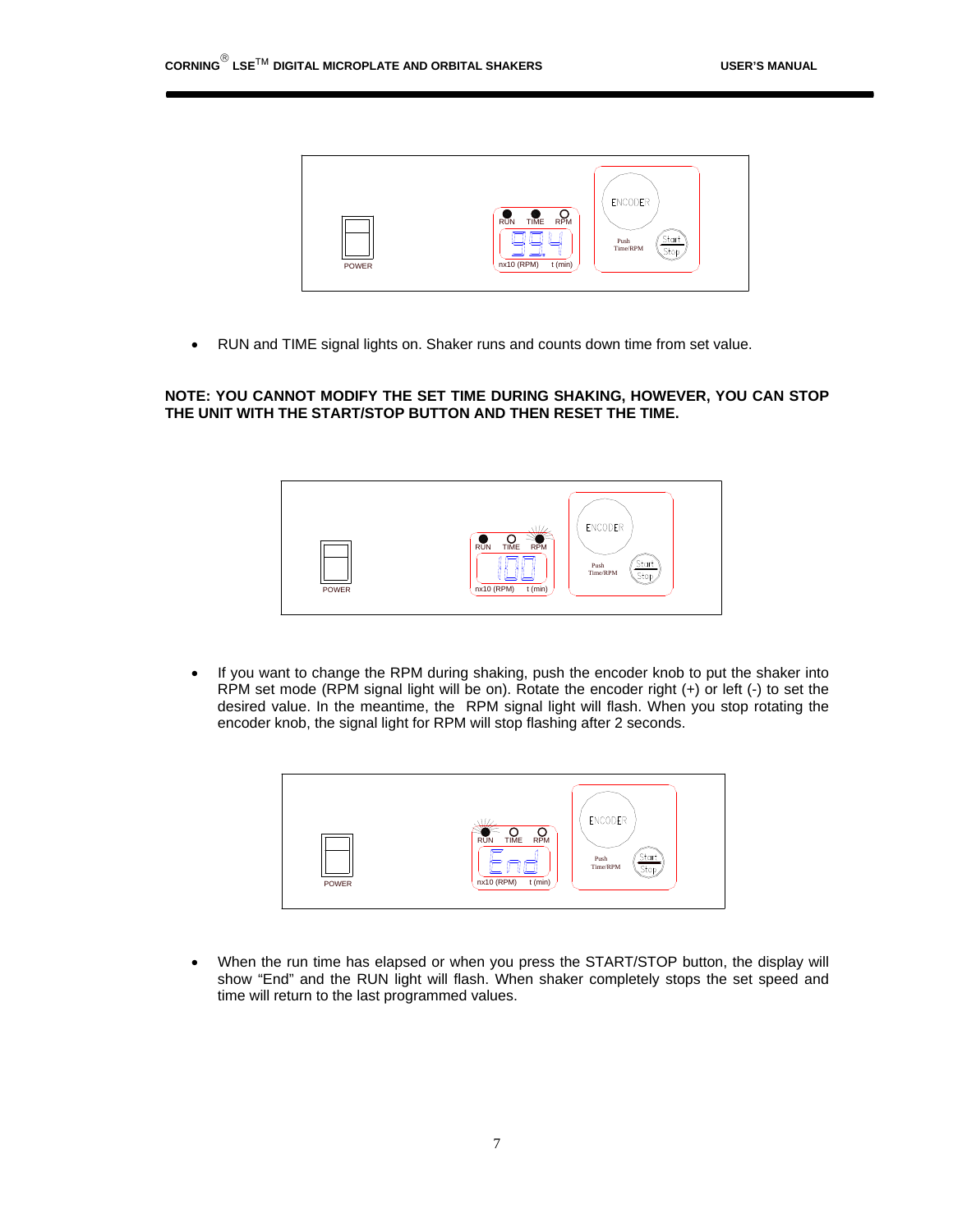#### 5.3. ADDITIONAL OPERATIONS



 Rotate the encoder knob ONE CLICK right (+) or left (-) to view the set value for RPM during the shaking. The RPM signal light will then flash for 2 seconds and the display will show the set RPM. The RPM and the light will stop flashing after 2 seconds.

#### **NOTE: Shaker must be in RPM mode – RPM signal light must be on.**



 Rotate the encoder knob ONE CLICK right (+) or left (-) to view the set value for TIME during the shaking. The TIME signal will light for 2 seconds and the display will show the set TIME. After 2 seconds the display will return to the count TIME and the signal light will stop flashing.

#### **NOTE: Shaker must be in TIME mode – TIME signal light must be on.**

#### **6.0. GENERAL PRECAUTIONS**

- Always plug the unit into a properly grounded and fused outlet.
- Do not use the device near water sources. Take care, that water will not fall on the device, especially during cleaning procedures.
- Do not use device in a caustic or explosive atmosphere.
- There are no user serviceable parts in the unit. Opening the unit may void the warranty. In case of a malfunction or liquid being spilled into the unit, unplug the device from its power outlet and contact Corning Customer Service.

#### **NOTE:**

**If the device does not function properly, even if you have exactly followed the instructions described in the User's manual, contact Corning Customer Service at:** 

- **1.800.492.1110 (for toll-free calling withing the U.S. and Canada)**
- **1.978.442.2200 (outside the U.S.), or**
- **contact your local Corning support office listed in the back of this manual.**

**If the equipment is used in a manner not specified by this manual, the equipment may become unsafe to operate, could harm the user or the device, and may void the warranty.**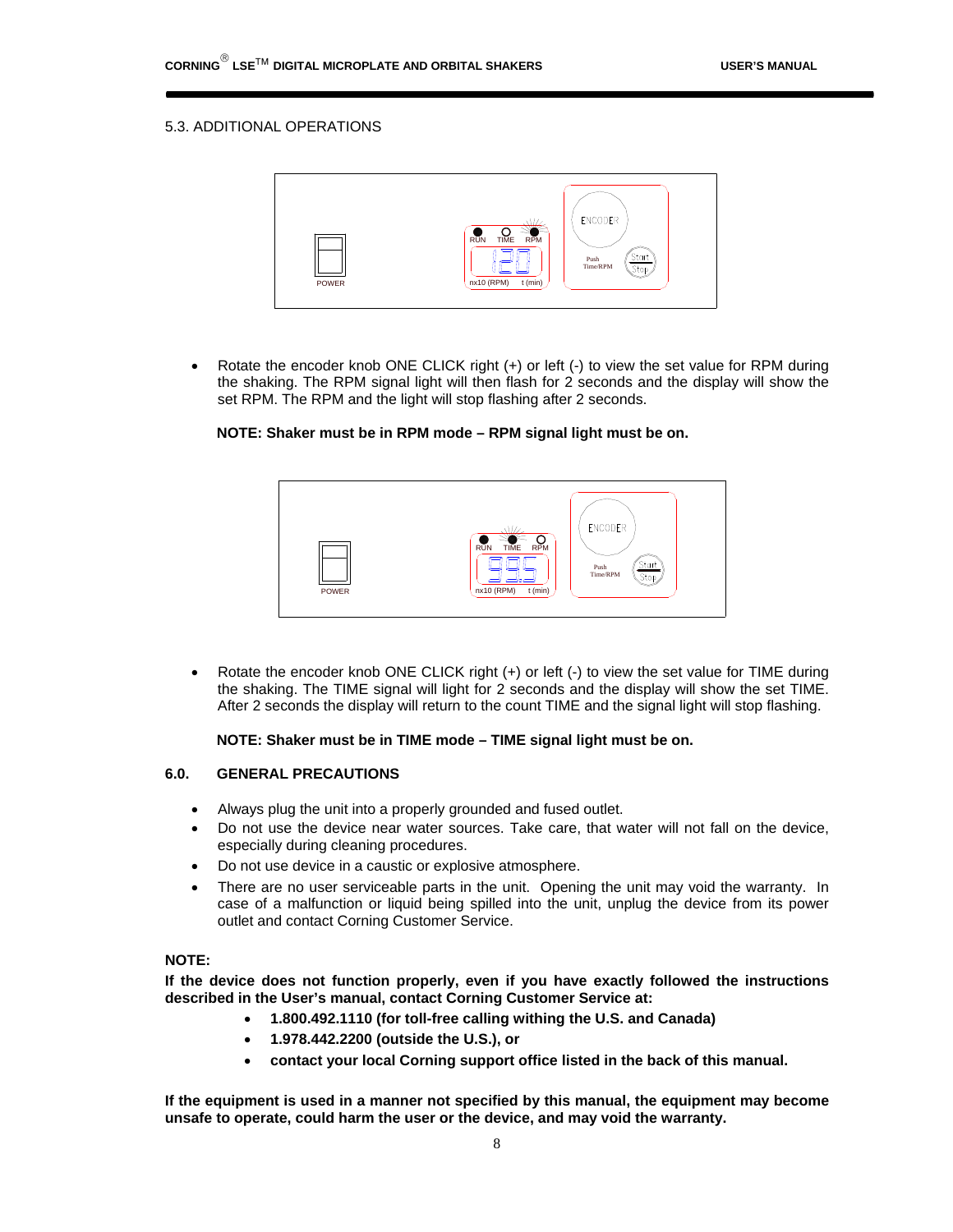**Do not shake flammable or explosive samples or use the unit in a flammable or explosive environment.** 

#### **7.0. TROUBLESHOOTING GUIDE**

| Problem                     | Explanation / Solution                  |  |
|-----------------------------|-----------------------------------------|--|
| POWER key does not light    | Check the power source                  |  |
|                             | Check fuses                             |  |
| Shaker stalls - Message Er1 | Power unit down, then restart           |  |
| Display does not light      | <b>Contact Corning Customer Service</b> |  |
| Message Er2 on display      |                                         |  |
| Message Er3 on display      |                                         |  |
| Message Er4 on display      |                                         |  |

#### **8.0. REGULAR MAINTENANCE**

- With the exception of the occasional maintenance described in 4.0 of this manual, no scheduled maintenance is normally required. However, an experienced technician should regularly check the device operation at least once a year to make sure it is operating correctly.
- Regular cleaning of the housing is recommended.

#### 8.1. CLEANING

The housing of the Shaker Unit can be cleaned with special cleaners for polyurethane (plastic) surfaces. A damp (not wet) cloth is recommended.

#### **NOTE:**

**Do not use any corrosive or abrasive cleaners (acetone, polish, etc.) because the shaker surface can be permanently damaged.**



**Before cleaning the device, unplug main cord from wall socket.**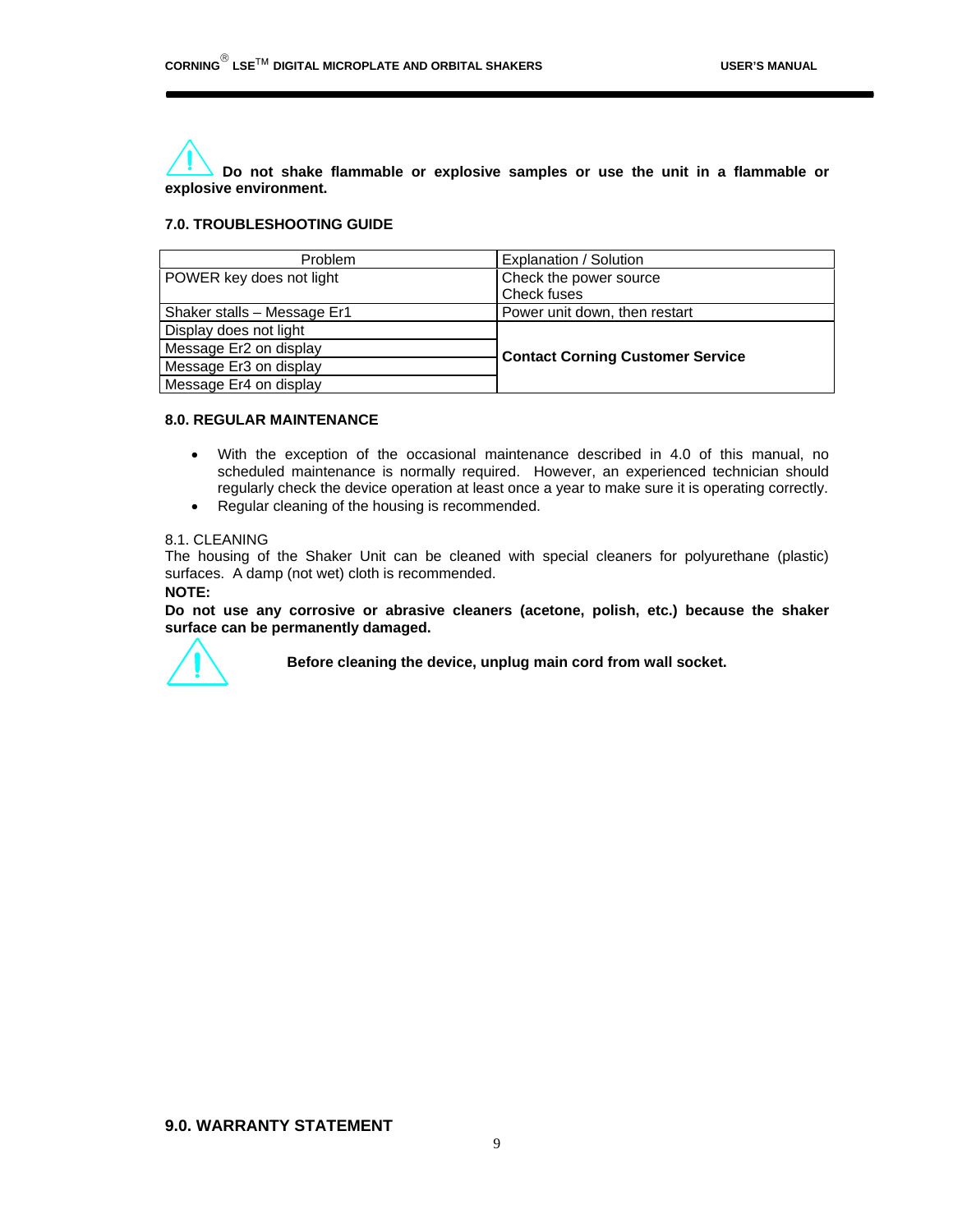Corning Incorporated (Corning) warrants that this product will be free from defects in material and workmanship for a period of two (2) years from date of purchase. CORNING DISCLAIMS ALL OTHER WARRANTIES WHETHER EXPRESSED OR IMPLIED, INCLUDING ANY IMPLIED WARRANTIES OF MERCHANTABILITY OR OF FITNESS FOR A PARTICULAR PURPOSE. Corning's sole obligation shall be to repair or replace, at its option, any product or part thereof that proves defective in material or workmanship within the warranty period, provided the purchaser notifies Corning of any such defect. Corning is not liable for any incidental or consequential damages, commercial loss or any other damages from the use of this product.

This warranty is valid only if the product is used for its intended purpose and within the guidelines specified in the supplied instruction manual. This warranty does not cover damage caused by accident, neglect, misuse, improper service, natural forces or other causes not arising from defects in original material or workmanship. This warranty does not cover motor brushes, fuses, light bulbs, batteries or damage to paint or finish. Claims for transit damage should be filed with the transportation carrier.

In the event this product fails within the specified period of time because of a defect in material or workmanship, contact Corning's Customer Service at the following numbers: USA: 1-800-492-1110; Canada: 1-978-442-2200. For other regions of the world, please visit www.corning.com/lifesciences or see the included instruction manual for a list of World Wide Support Offices.

Corning's Customer Service team will help arrange local service where available or coordinate a return authorization number and shipping instructions. Products received without proper authorization will be returned. All items returned for service should be sent postage prepaid in the original packaging or other suitable carton, padded to avoid damage. Corning will not be responsible for damage incurred by improper packaging. Corning may elect for onsite service for larger equipment.

Some states do not allow limitation on the length of implied warranties or the exclusion or limitation of incidental or consequential damages. This warranty gives you specific legal rights. You may have other rights which vary from state to state.

No individual may accept for, or on behalf of Corning, any other obligation of liability, or extend the period of this warranty.

10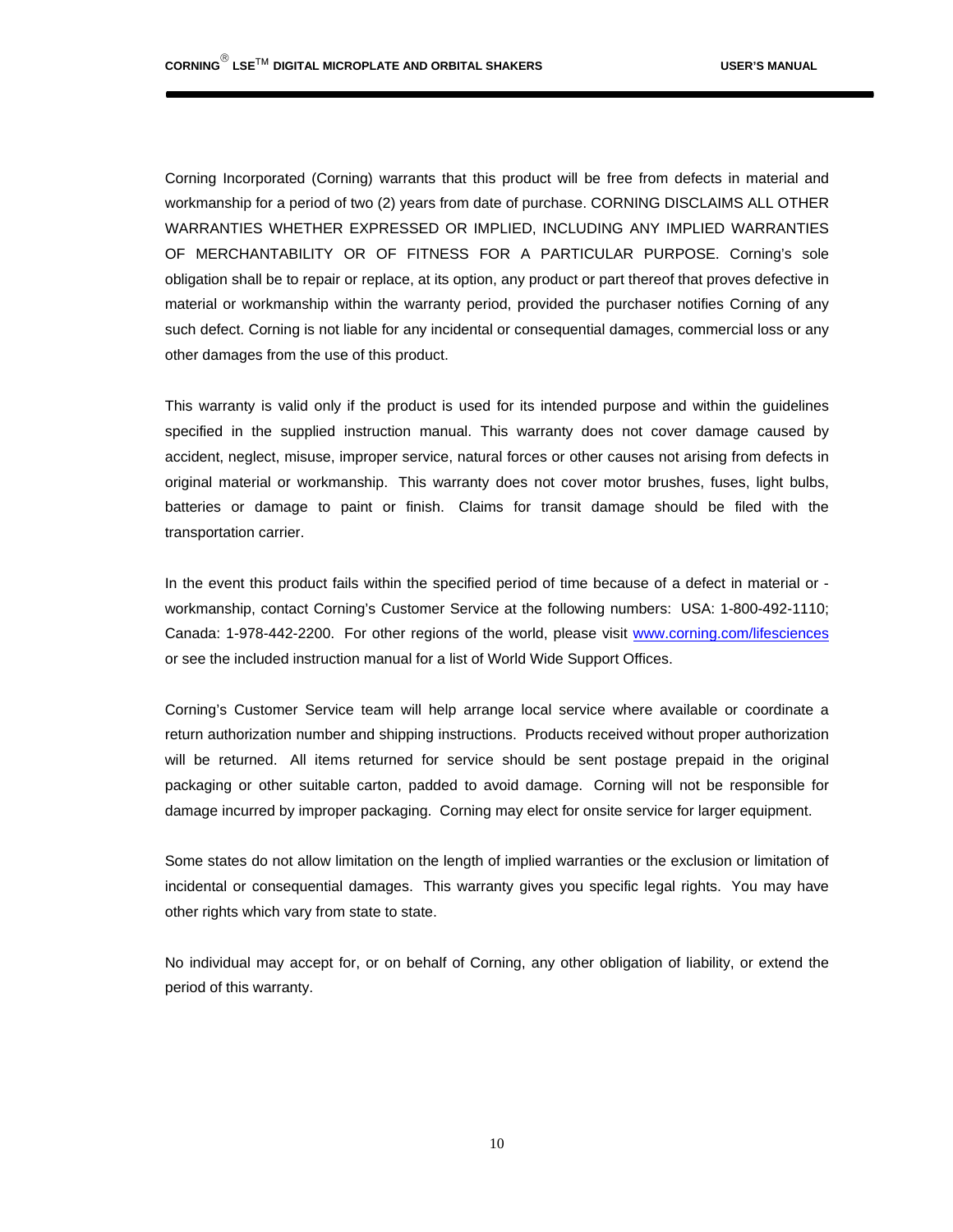#### **10.0. DECLARATION OF CONFORMITY**

#### **Declaration of Conformity**



Corning Life Sciences hereby confirms that the product

Corning LSE<sup>™</sup> Digital Microplate and Orbital Shakers Models 6780-4, 6781-4, 6782-4, 6780-NP, 6781-NP, 6782-NP

Is in accordance with the following directives and standards:

2002/95/EC RoHS 2006/96/EC WEEE

2006/95/EC Low Voltage Directive<br>2004/108/EC EMC Directive **EMC** Directive 2006/95/EC Machine Directive EN 61010-1 EN 61010-2-051 EN ISO 12100-2 EN 55011 EN 55014-1 EN 55014-2 EN 55022 EN 61000-3-2 EN 61000-3-3 EN 61000-3-3 EN 6100-6-2 EN 61326-1

This equipment has been tested and found to comply with the limits for a Class A digital device, pursuant to both Part 15 of the FCC Rules and the radio interference regulation of the Canadian Department of Communications. These limits are designed to<br>provide reasonable reasonable protection against harmful interference when the equipment is operated in a commercial environment. This equipment generates uses and can radiate radio frequency energy and, if not installed and used in accordance with the instruction manual, many cause harmful interference to radio communications. Operation of this equipment in a residential area is likely to cause harmful interference which case the user will be required to correct the interface at his own expense.

 $\frac{1}{\sqrt{2}}$  Michael Rosenblum Quality Manager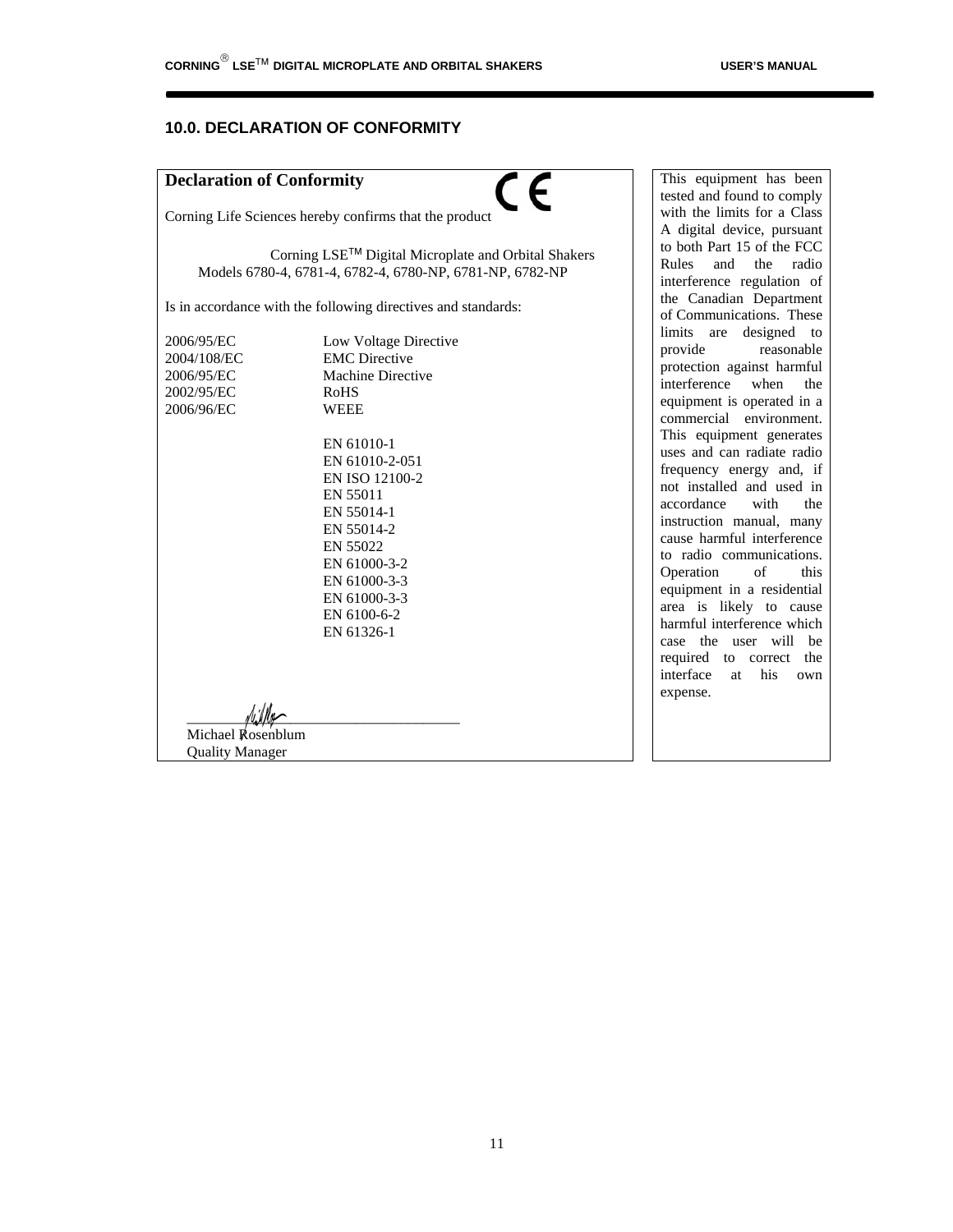## **11.0. PRODUCT DISPOSAL**



This symbol, if present on the product, indicates that the product was planned for use in a country complying with the Waste Electrical and Electronic Equipment EU Directive, 2002/96/ED. This symbol indicates that this equipment must not be disposed of with unsorted municipal waste. It is the product user's responsibility to correctly dispose of waste equipment by handing it over to an authorized facility for separate collection and recycling. It is the product user's responsibility to decontaminate waste equipment from biological, chemical, and/or radiological hazards prior to disposal.

Additional information pertaining to the disposal of Corning per the WEEE Directive can be obtained at www.corning.com/weee.